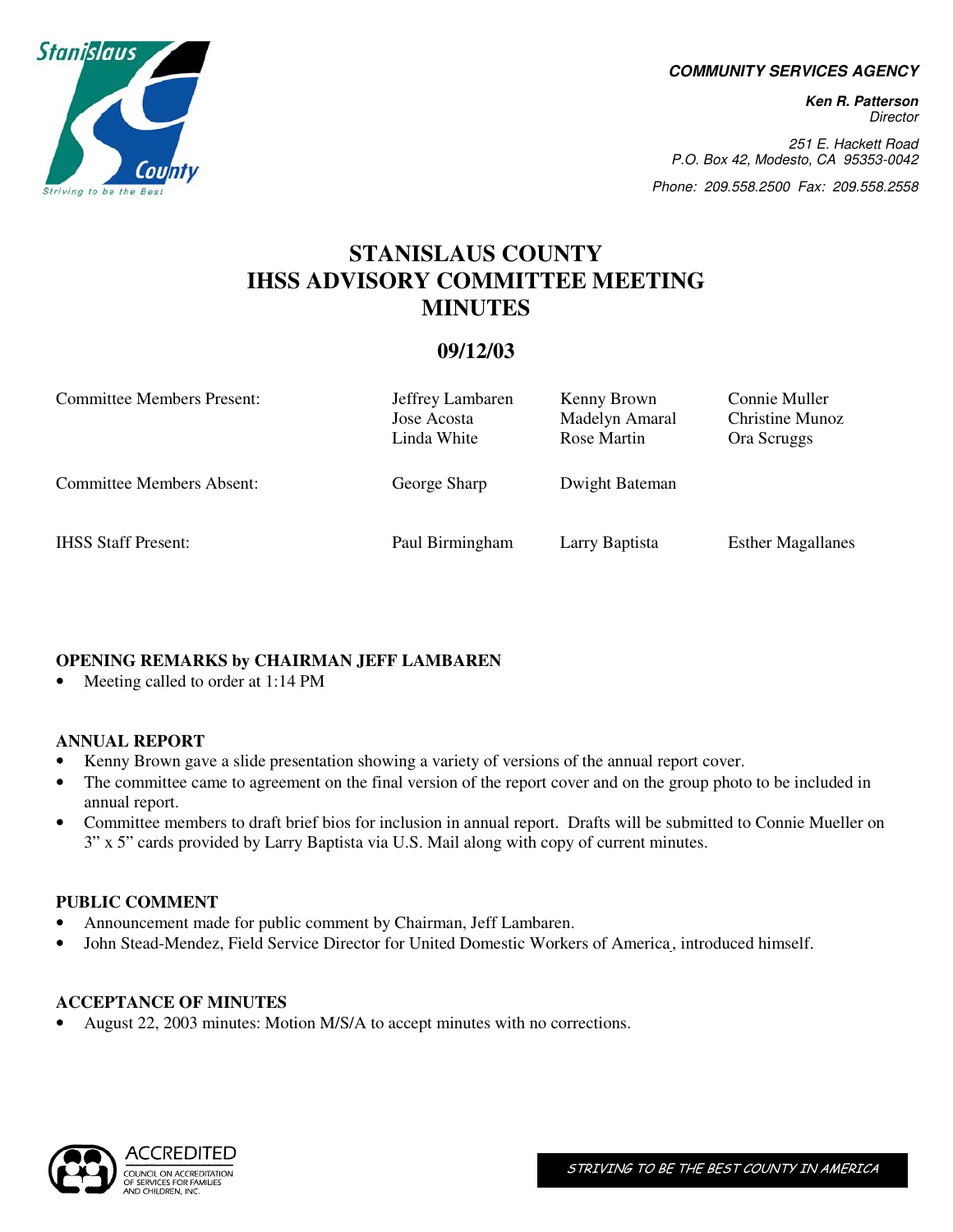### **BUDGET UPDATE**

- Larry Baptista announced his departure from CSA on 9/26/03 and introduced Esther Magallanes as position replacement.
- Paul Birmingham discussed county's automation of assistance programs requiring new, high quality computers. This may make surplus equipment available for committee members who require computers. The committee is a County entity for the purposes of surplusing out equipment. Suggestion made for all committee members to be on AOL. This would be a direct charge to the committee budget.
- No rollbacks in IHSS program. Allocations remain the same as last year.
- AB 1470 did not pass.
- County Directors Association put out a white paper, which listed number two priorities as wage rate equity for Tuolumne, Alpine and Stanislaus counties. General support from other counties.
- Discussed committee's decision regarding PA versus IP mode.
- John Stead-Mendez commented that no funding inequity intended in PA versus IP when originally established.
- Jeff Lambaren suggested sending letter to legislators encouraging appropriate legislation regarding wages and benefits.
- Motion M/S/A to have Paul Birmingham draft letter.

#### **HOMEMAKER MODE UPDATE**

- Paul Birmingham explained Homemaker Program.
- Committee agreed to meet Bertha Garcia at next meeting.

### **OLMSTEAD UPDATE**

- Copies of Olmstead material handed out.
- Committee agreed to save discussion for next meeting (9/26/03).

#### **AB 43**

- Handed out copy of AB 43.
- AB 43 passed; not yet signed.
- Committee agreed to discuss next meeting (9/26/03).

#### **AB 1470**

Paul Birmingham announced that AB 1470 is "essentially dead", still in suspense file.

## **PUBLIC AUTHORITY UPDATE**

• Field trip to Madera County tentatively scheduled for either October 10 or October 24.

#### **BYLAWS**

• Committee agreed to save discussion for next meeting (9/26/03).

#### **AD HOC MEETING ON CUSTOMER SURVEY – Immediately following regular meeting**

- Recipient and provider surveys reviewed.
- Ad hoc meeting cancelled.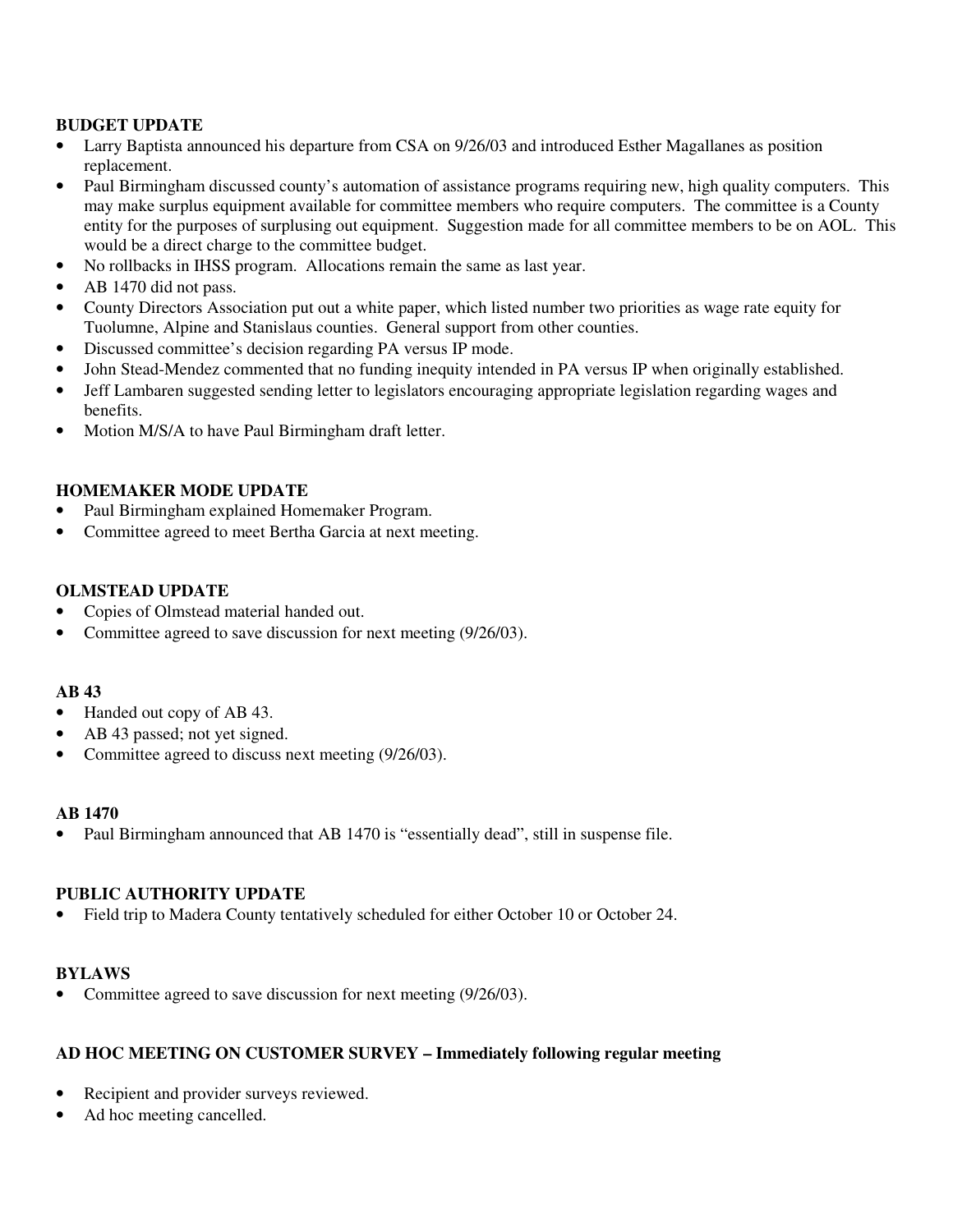## **AGENDA ITEMS FOR NEXT MEETING**

- Budget Update
- Homemaker Mode Update
- Olmstead Update
- AB 43
- Bylaws
- Public Authority Update - Field Trip
- Annual Report
- Ad Hoc Meeting

Meeting adjourned @ 2:35 PM Esther Magallanes, Recorder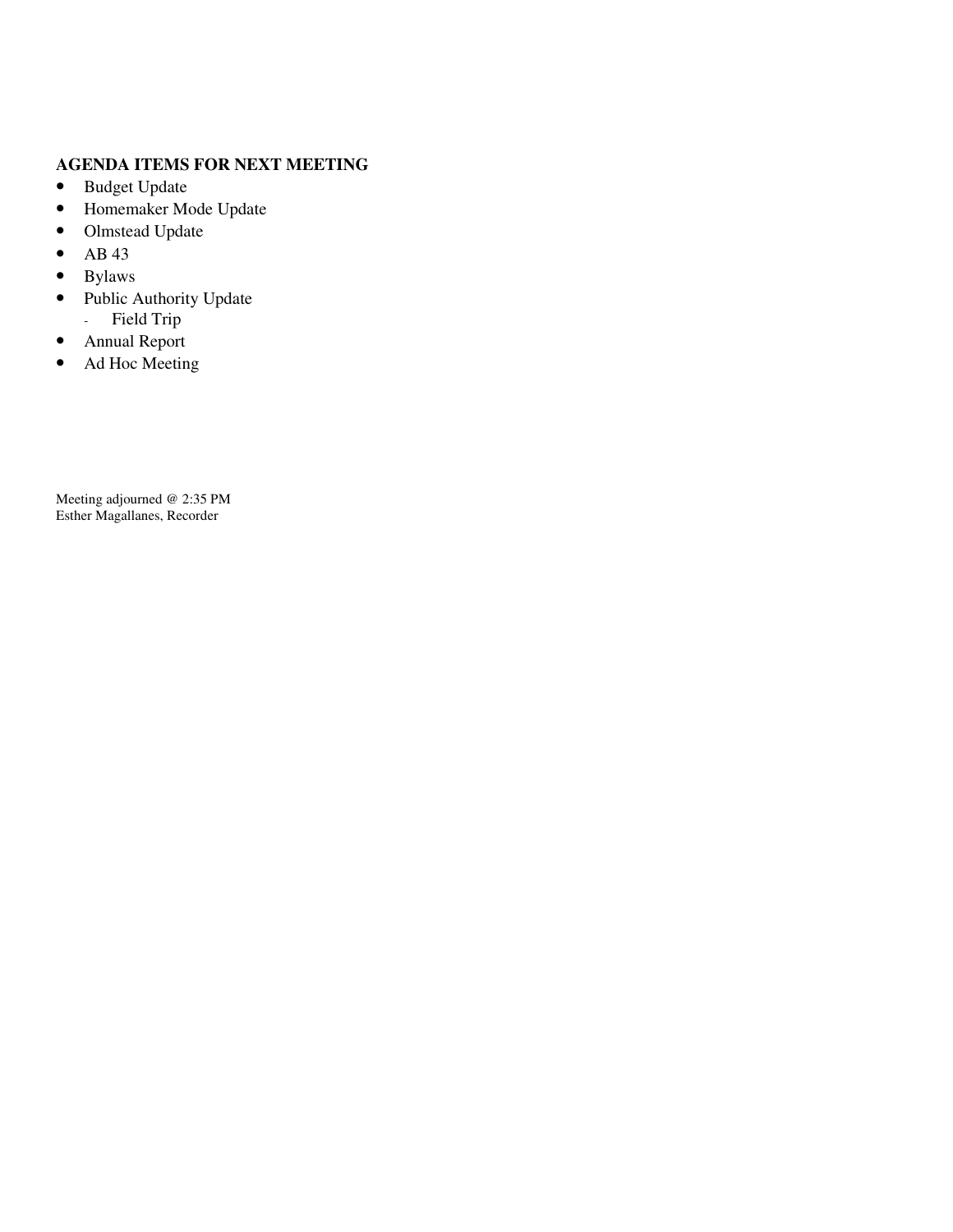

Striving to be the Best

#### **COMMITTEE MEMBERS**

Jeffrey M. Lambaren, Chair Advocate

Kenny Brown, Co-Chair Advocate

Jose Acosta Advocate

Madelyn Amaral Advocate

Dwight Bateman Advocate

Rose Martin Advocate

Connie Muller Advocate

Christine L. Munoz Advocate

Ora Scruggs Advocate

George Sharp Advocate

Linda White Advocate

#### **CSA SUPPORT STAFF**

Paul Birmingham Manager III

Jan Holden Manager II

**Esther Magallanes** Committee Clerk

## **STANISLAUS COUNTY COMMUNITY SERVICES AGENCY** IN-HOME SUPPORTIVE SERVICES ADVISORY COMMITTEE

P.O. BOX 42, MODESTO, CA 95353-0042 FAX: (209) 558-2681

September 25, 2003



Dear Sir

The Stanislaus County In-Home Supportive Services Advisory Committee is strongly urging all State and local elected officials to support the equal treatment of all counties in the funding of the In-Home Supportive Services Program (IHSS). Currently full State participation in the funding of the IHSS Program using the Individual Provider mode is only available to counties that have chosen the Public Authority option. Non Public Authority Counties, such as, Stanislaus County, Tuolumne County and Alpine County are limited to full State participation in the funding of IHSS up to \$7.11 per hour for wages and with no State participation in the funding of benefits. Whereas, in Public Authority counties, the State will participate in the funding of wages up to \$9.50 per hour and \$.60 per hour for benefits.

On July 12, 1999, the Governor of California signed into law AB 1682 and SB 710, which added Section 12302.25 to the Welfare and Institutions Code (WIC). These laws require each county to establish, on or before January 1, 2003, an employer of record for IHSS care providers for the sole purpose of collective bargaining. The law provides IHSS providers representation by a union and the opportunity to negotiate for wages and benefits. WIC Section 12302.25 authorizes these five options for employer of record:

- Public authority/non-profit consortium;
- **IHSS** contract
- County Administration of individual providers;
- County civil service personnel: and  $\bullet$
- A combination of the above

The laws also established IHSS Advisory Committees to make recommendations to the County Board of Supervisors regarding which option the county should use to implement the employer of record provisions of AB 1682 and SB 710.

Counties are discouraged from selecting an employer of record option other than a public authority primarily because the public authority is the only one for which full county reimbursement is available. In Stanislaus County the IHSS Advisory Committee after a careful consideration of all the options allowed and the County's financial situation recommended that a County Administration of the Individual Providers be the employer of record. However, this has resulted in Stanislaus County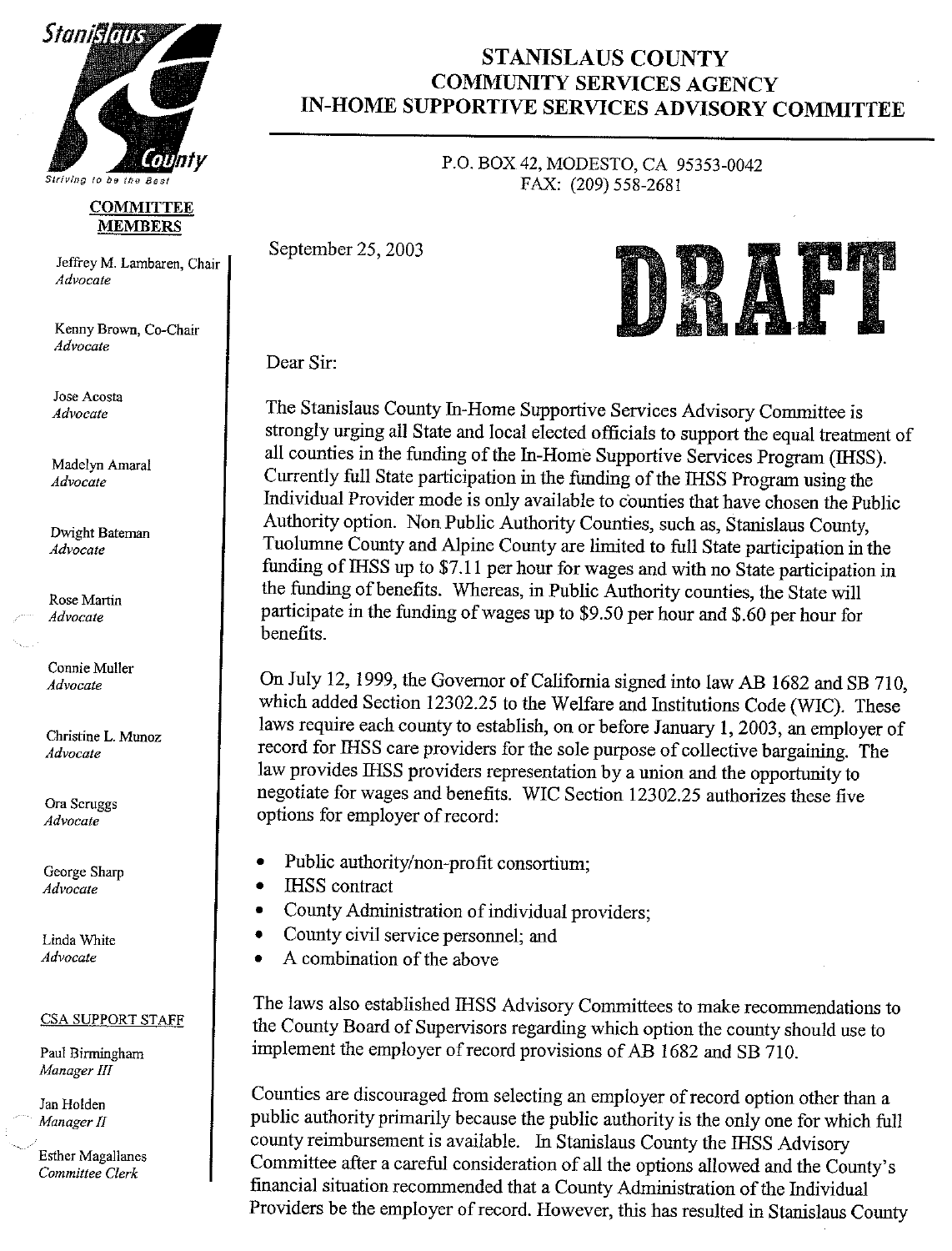September 25, 2003 Page Two



and the IHSS Providers in Stanislaus County being denied full access to funding for IHSS wages and benefits. If a non-public authority county negotiates wages above \$7.11 per hour and any benefits, the State does not participate in the funding of the amount above \$7.11.

The option of County Administration of the Individual Providers is a legitimate option allowed under the law. Counties must be allowed to make choices regarding the administration of the IHSS Program without forcing a county to choose an option they cannot afford.

The issue of parity or equal treatment of counties in the funding of the IHSS Program, regardless of whether or not they are a public authority has been endorsed by the California Welfare Directors Association (CWDA) in their IHSS paper: "In-Home Supportive Services: Past, Present and Future". A funding goal addressed in the paper is "State financial participation levels must be consistent regardless of a county's employer of record structure".

The issue of parity has already been addressed between the public authority and the contract option. The contract option as well as the public authority option received full State participation in their wage rate. However, as wages for providers in public authority counties increased, the wages approached or in some instances surpassed the wages paid by contractors to their employees. In the revised 2002-03 Governor's budget the Maximum Allowable Contract Rates (MACR) was increased 16%. A C4A Budget Alert in 2003 stated "The MACR increases are necessary to establish parity between the contract rates and the Public Authority (PA) IHSS provider rates."

The issue of parity between public authority counties and non-public authority counties has not been addressed.

The IHSS Advisory Committee supports legislation that will allow parity of full State participation in the funding of the IHSS Program regardless of a county's employer of record structure and asks that you support legislation that would allow parity or equal treatment under the law.

Sincerely,

Jeffrey M. Lambaren, Chairman **Stanislaus County** In-Home Supportive Services Advisory Committee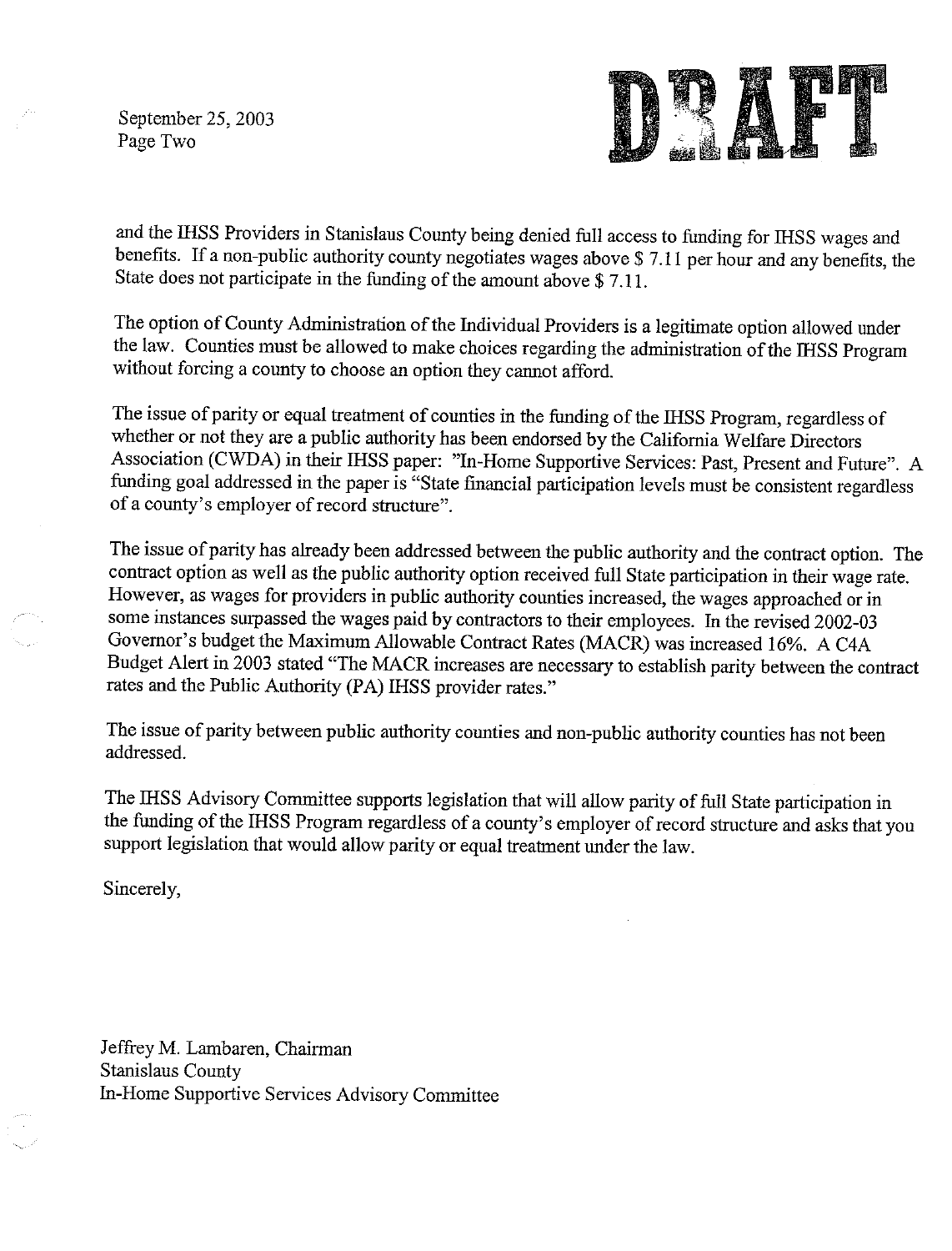#### **4. CALIFORNIA**

#### (a) THE PLANNING PROCESS

In April 2002, the Health and Human Services Budget Subcommittee of the California Senate adopted language in a trailer bill requiring the California Health and Human Services Agency (CHHSA) to create an *Olmstead* plan. The committee's action was the result of intensive advocacy by the Coalition of Californians for *Olmstead* (COCO), a broad cross-disability coalition of consumer and advocacy organizations.<sup>1</sup>

The National Conference of State Legislatures' (NCSL) March 2001 findings on California suggested that the state had represented to the NCSL that the Long Term Care Council (LTCC) of the CHHSA would serve as the *Olmstead* planning group. However, in its Two Year *Olmstead* Progress Report, NAPAS reported that California was not, in fact, developing an Olmstead plan:

The Long-Term Care Council, which was represented to NCSL as an Olmstead Task Force, has in fact not been given a directive to develop an *Olmstead* plan. The LTC Council's only written document is a vision and mission statement supporting the provision of quality long-term care. This document does not mention the *Olmstead* decision and its structure does not directly involve consumers of long-term care services or their advocates.

COCO informed NAPAS that it had tried to work with the LTCC for over a year, but that the LTCC "has failed to identify itself as the body coordinating Olmstead planning and therefore there is confusion and disagreement about its goals and mission."<sup>2</sup>

<sup>1</sup>Interview with Deborah Doctor, COCO, April 25, 2002.

<sup>2</sup>NAPAS, "Two-Year *Olmstead* Report" at 9. The comment from COCO was reported in NCSL's follow-up report on *Olmstead* implementation. National Conference of State Legislatures, The States' Response to the Olmstead Decision: A Work in Progress (2002), State Findings: California.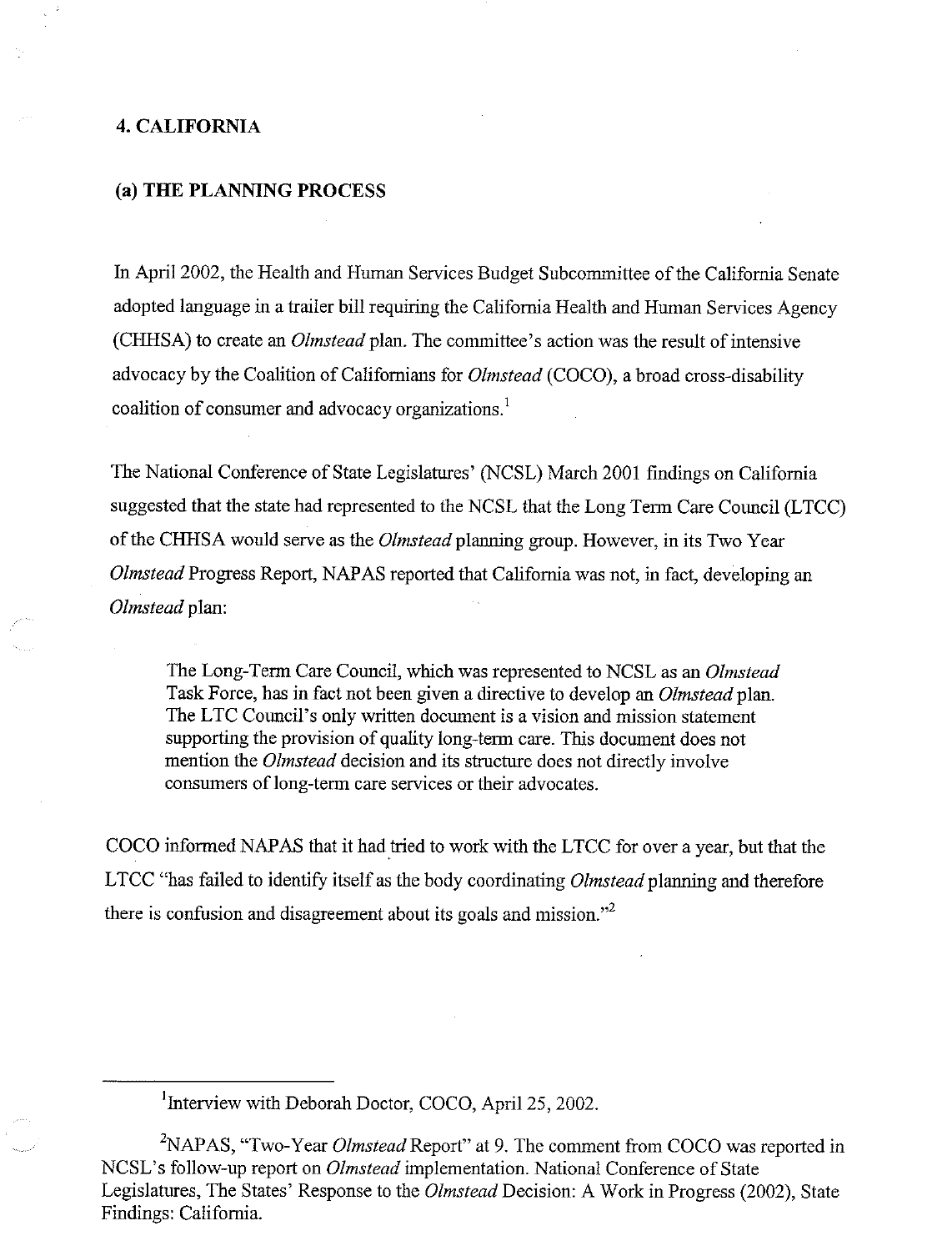In April 2002, lawyers representing the California DDS had represented in a brief filed in Sanchez v. Johnson, a case in federal district court challenging the low wages of direct support professionals working in the community, that the state had a "comprehensive, effectively working plan" consistent with *Olmstead* requirements. However, representatives of COCO testified in a hearing before the Health and Human Services Budget Committee that California "has no timetable for a plan, much less a timetable for actually moving people from institutions to the community."<sup>3</sup> The subcommittee adopted the directive that CHHSA begin developing a plan, and a few days later, at a meeting of the LTCC, although *Olmstead* planning was not on the agenda, the director of DDS proposed that the state begin to develop an *Olmstead* plan. The LTCC voted to develop a process for *Olmstead* planning by its next meeting in late July.<sup>4</sup>

According to COCO, prior to the Senate subcommittee's action, the state's efforts in community integration of people with disabilities and elders, especially those who live in long-term care facilities, were "dismal." Plans to assess institutional residents for community service needs were extremely limited as well. Although the LTCC received a federal grant in 2002 to develop an assessment tool and process for nursing homes, the grant proposed to assess 650 of the more than 65,000 Medicaid-funded nursing facility residents over the next three years and contained no goal for assessing people in psychiatric institutions. Despite the statutorily required personcentered assessment process for people with developmental disabilities, people in institutions are often determined "not ready" to move because of the lack of resources in the community.<sup>5</sup>

<sup>&</sup>lt;sup>3</sup>Coalition of Californians for *Olmstead*, "California to Hold Hearing on the Impact of the Olmstead Decision on California" (April, 2002); see Margaret Jakobson, COCO Testimony for the April, 2002 *Olmstead* Legislative Hearing (April 30, 2002).

<sup>&</sup>lt;sup>4</sup>California Health and Human Services Agency, Agendas and Minutes of Long Term Care Council, 2001-2002; interview with Deborah Doctor, April 25, 2002.

<sup>&</sup>lt;sup>5</sup>Margaret Jakobson, COCO Testimony for the April 2002 Olmstead Legislative Hearing (April 30, 2002).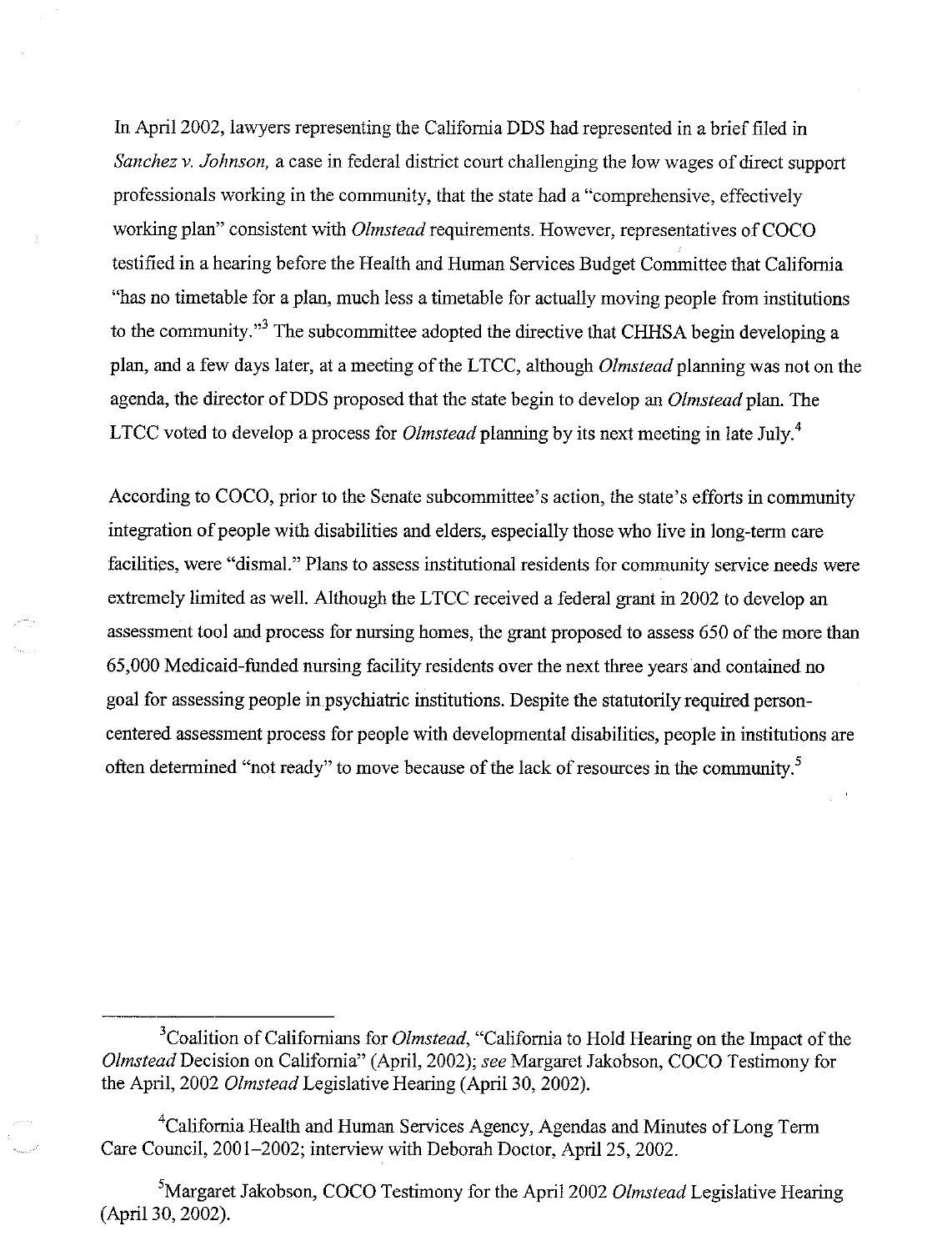In September 2002, the CHHSA extended an invitation to all interested stakeholder groups. individuals with disabilities, and elders to participate in a series of work group meetings to help develop the state's *Olmstead* plan. The state announced that it would designate those persons who wish to participate in these work groups as "Real Choice Consultants" so they could receive travel reimbursement. The state also announced that it would sponsor a series of community forums throughout the state to receive input from persons with disabilities and others.<sup>6</sup>

A draft plan was released in January 2003 and was to be presented to the legislature in April 2003. It is basically a "plan to plan," and its recommended future actions include such basic steps as identifying the data needed to assess persons in institutions and developing needed community services. The plan proposes to identify, beginning in June 2003, all persons living in publicly funded institutions and to identify for each person the services and supports that would enable him or her to live successfully in an integrated community setting. The plan recommends that the state identify all persons who do not object to community placement and for whom the assessment team has identified community placement as a "feasible option." The plan also proposes to identify the gap between existing services and consumer needs, that is, the number of affordable, accessible housing units needed to enable people who currently are institutionalized to transition to the community.<sup>7</sup>

<sup>&</sup>lt;sup>6</sup>Information provided by Marty Omoto, Legislative Director, California Coalition of United Cerebral Associations, October 1, 2002.

<sup>&</sup>lt;sup>7</sup>California Long Term Care Council, *Olmstead* Plan, Section V, Recommended Future Actions: Data.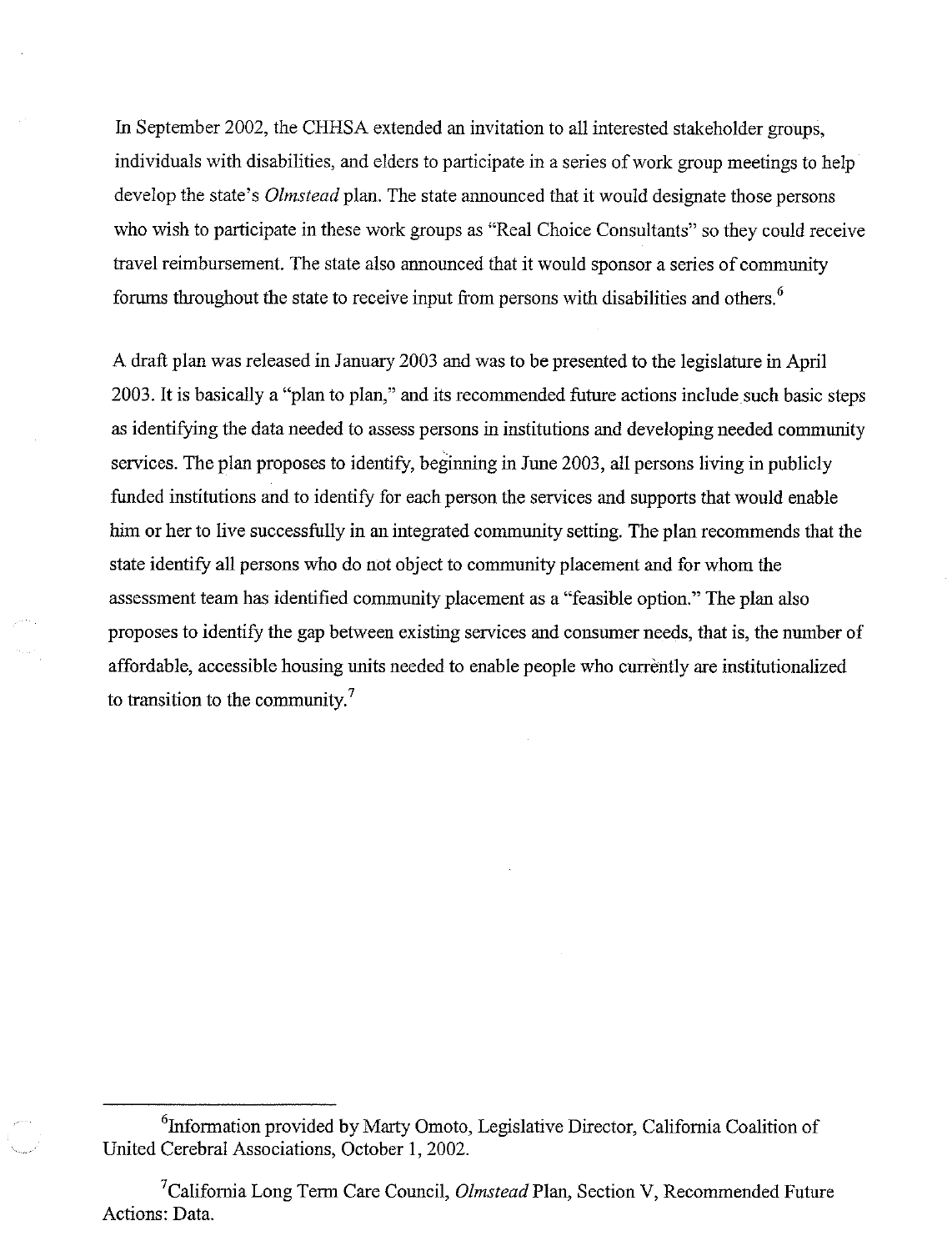These are positive steps. Also positive is the plan's commitment to make peer support and independent advocates available to assist in assessments and to base the determination of the most integrated setting based on the person's needs and desires for community services and not on the current availability of services.<sup>8</sup> But the time frames for these preliminary activities are far in the future. The council does not propose to review existing discharge planning procedures until July 1, 2003, $\degree$  or to recommend improvements in existing assessment procedures until fall  $2003$ .<sup>10</sup> The council proposes to prepare "a conceptual design for a comprehensive assessment and services coordination system for individuals placed in, or at risk of placement in, publicly funded institutions." However, the design will not be produced until April 2004.<sup>11</sup>

The plan sets no time frames or targets for movement of people on waiting lists; indeed, the plan is not clear as to whether people who are unnecessarily institutionalized should be considered as on a waiting list for community services. The state agencies represented on the LTCC are not asked to report on the status and movement of their waiting lists until fall 2003.<sup>12</sup> Further, the plan contains many caveats that its recommendations may not be implemented because of California's staggering budget shortfall, estimated to be more than \$20 million.<sup>13</sup>

The most impressive component of the California plan is the section on housing, which plainly reflects input of state housing and community development agencies or others with expertise in housing. The plan proposes that the California Department of Housing and Community Development (HCD) develop a database of housing resources available to persons with disabilities in each city and county, including the numbers of Section 8 vouchers, the numbers of accessible subsidized housing units, and other relevant data. HCD will require that ConPlans reflect Olmstead goals as a condition of certification, will develop a Universal Design/Visitability Ordinance for adoption by local governments, and will award state housing

 ${}^{8}Id$ . Assessment.

 $^{9}$ Id., Transition.

 $^{10}$ Id., Assessment.

 $11$ Id., Comprehensive Service Coordination.

<sup>12</sup>Id., Community Service Capacity.

<sup>13</sup>Information provided by Marty Omoto, Legislative Director, California Coalition of United Cerebral Associations, November 14, 2002.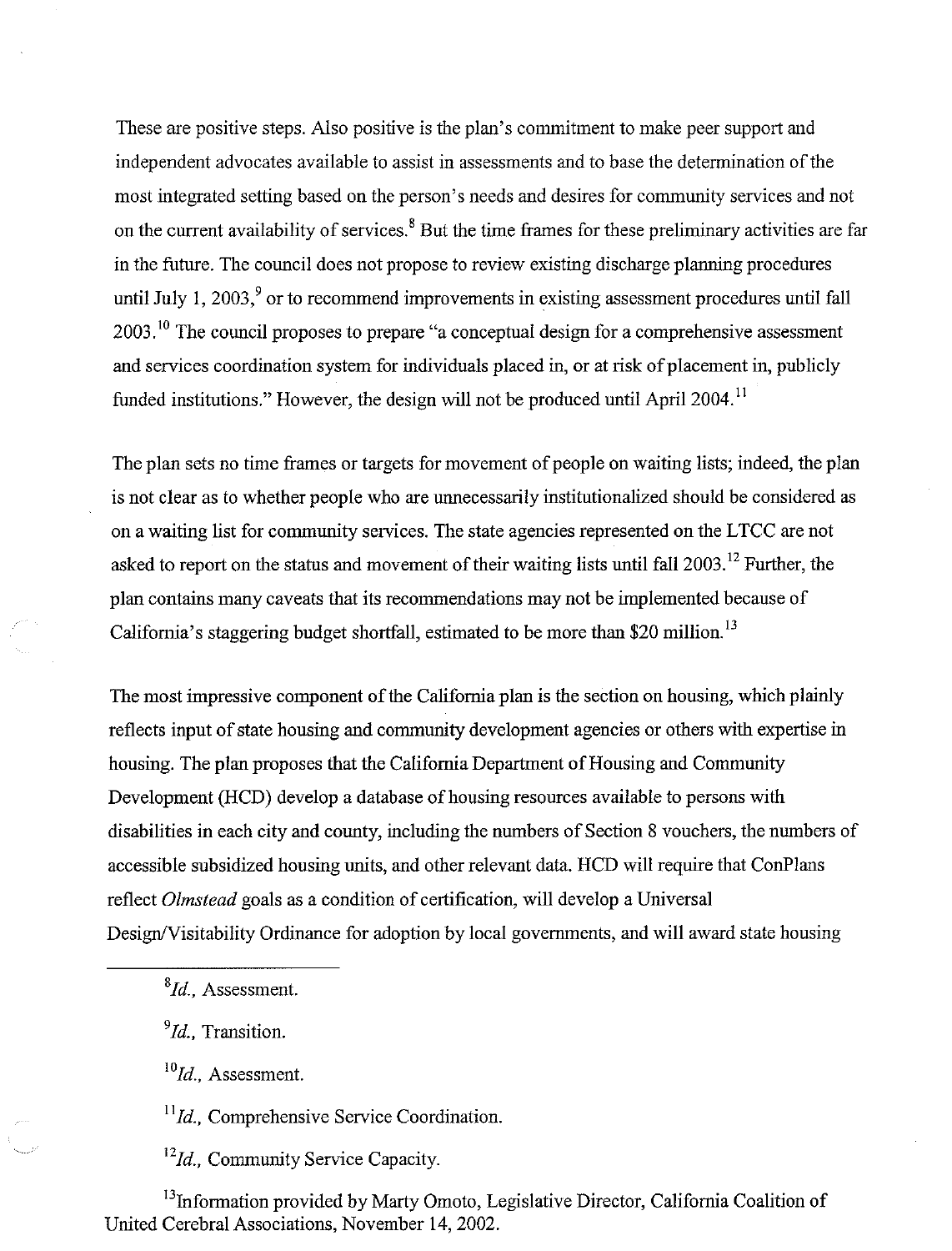dollars only to projects that reserve ground floor units for persons with disabilities and require all apartments to be convertible for use by persons with disabilities.<sup>14</sup>

In all, however, the plan, by postponing even an analysis of the barriers to community integration for six to nine months, seems designed more as a defense against litigation than as a serious effort to remedy unnecessary institutionalization.

## (b) PROGRESS IN COMMUNITY INTEGRATION

<sup>&</sup>lt;sup>14</sup>California Long Term Care Council, Olmstead Plan, Section V, Recommended Future Actions: Housing.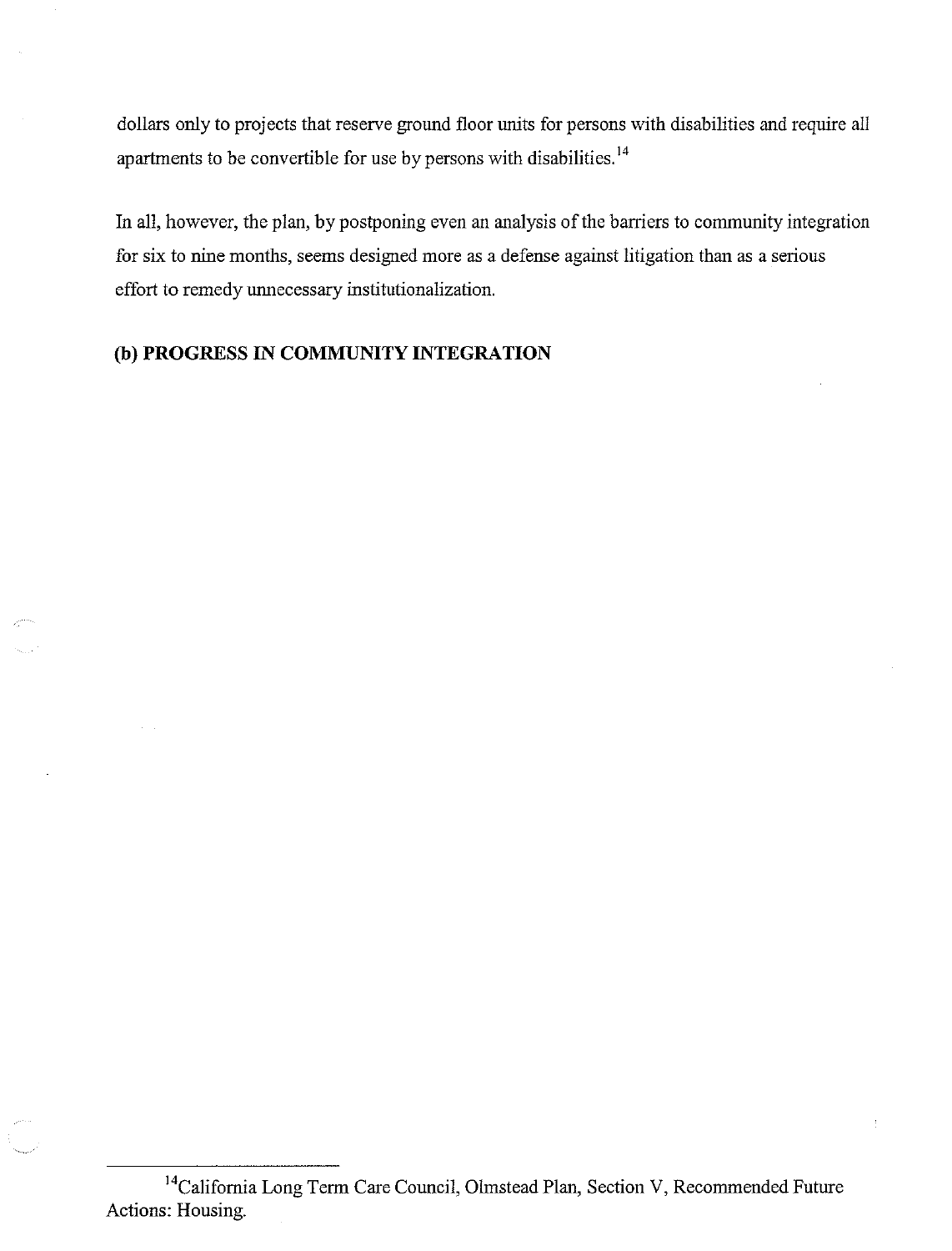Institutional populations in California are very large. The 2000 census reported 15,950 institutionalized children, 12,922 adults between the ages of 18 and 64 living in nursing facilities and another 21,359 living in other institutions, and 114,909 institutionalized elders. Although California's nursing home population of 105,923 is the second highest in the nation (after New York), it is lower than the median for the United States as a whole when expressed as a percentage of the total population age 65 and older.<sup>15</sup> Medicaid spending on nursing facilities rose by a relatively modest 26 percent between 1996 and 2001.<sup>16</sup>

Although more than 2,000 persons with developmental disabilities left state institutions to move to the community during the mid-1990s under the consent decree in Coffelt v. Department of Developmental Services, by 1998 movement from institutions had virtually come to a halt. In 2000, 3,876 persons were in state institutions and another 4,887 in nursing homes, private ICFs/MR, and other private institutions.<sup>17</sup> Discharges are now matched by a virtually equal number of admissions. In 2001, 2,247 Californians institutionalized in state psychiatric facilities had lived in those facilities for more than a year.<sup>18</sup>

#### (c) SYSTEMS CHANGE ACTIVITIES

<sup>15</sup>S.R. Gregory and M.J. Gibson, Across the States 2002: Profiles of Long Term Care (AARP Public Policy Institute, 2002).

<sup>16</sup>Harrington et al., 1997 State Data Book on Long Term Care: Program and Market Characteristics (San Francisco: University of California at San Francisco, 1999): California; Home and Community-Based Services Resource Network, Medicaid Long-Term Care Expenditures, 1996–2001: California.

<sup>17</sup>University of Colorado, The State of the States in Developmental Disabilities (2002): California.

<sup>18</sup>NASMHPD Research Institute, State Mental Health Agency Profiling System: 2001, California.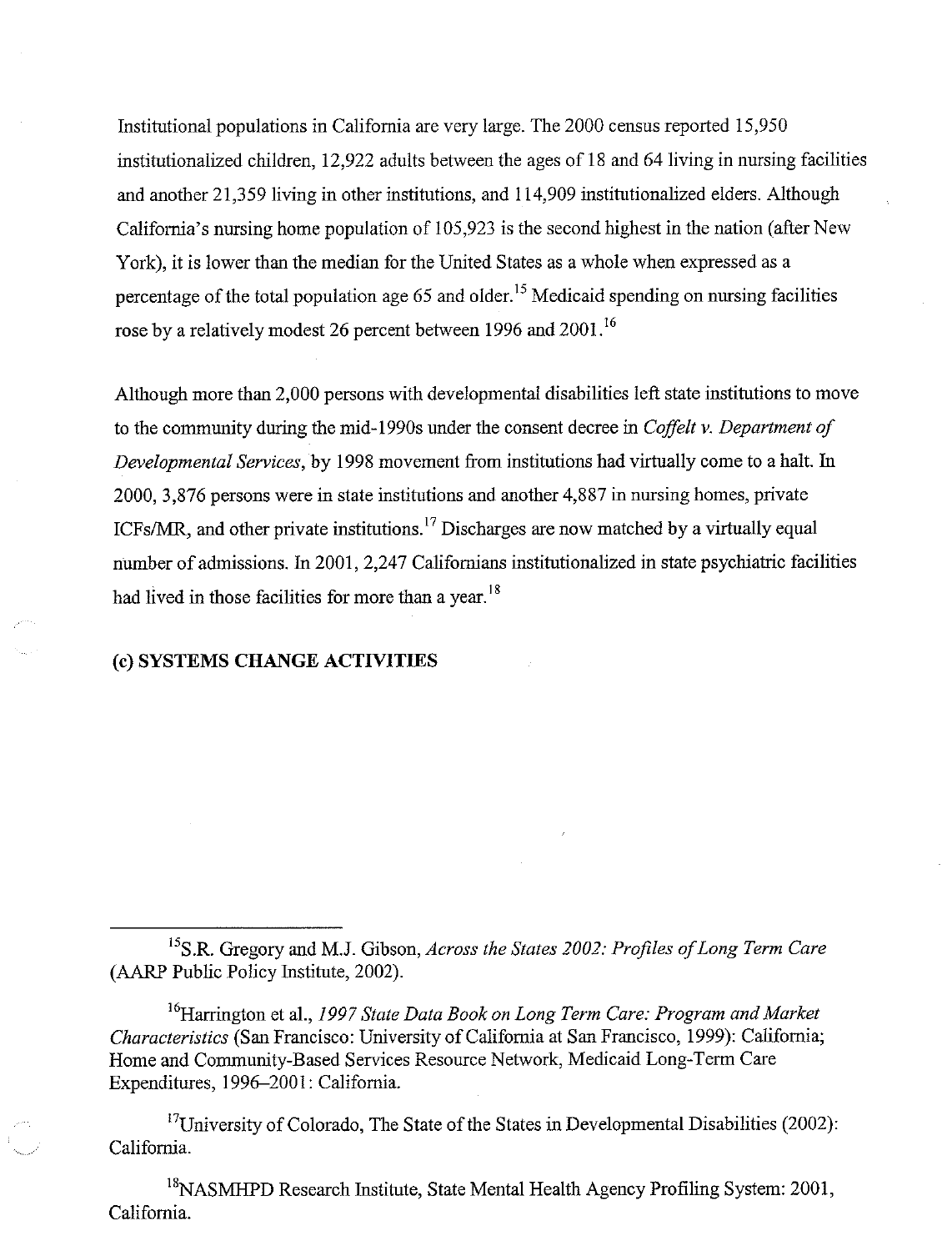California has not received a Systems Change grant. In the *Olmstead* training sponsored by ILRU, California advocates demanded numerous improvements in the services system: In-home support workers should receive higher wages and benefits; in-home support service hours must not be capped; the state should apply for more aggregate waivers, and home- and community-based waivers should reflect California's population, with more waivers for persons with physical disabilities and seniors; counties should be held accountable for their housing plans and should be fined for not having safe, affordable housing and rewarded for having it; and the state should streamline disability services so there is a single point of entry and it is not so difficult to coordinate the various agencies providing services.<sup>19</sup> Similarly, COCO asked that the planning process include the development of appropriate assessment tools for people in institutions or at risk of institutionalization, expansion of community support infrastructures, expansion of affordable housing, enhanced quality assurance, and reallocation of resources to move people who want to and can move from institutions into the community.<sup>20</sup>

Californians with disabilities have filed several lawsuits to challenge the lack of movement from institutions: Davis et al. v. Department of Health and Human Services, which challenges the City of San Francisco's decision to rebuild Laguna Honda, a 1,200bed public nursing facility, and asks that the defendants be ordered to conduct assessments, identify the long-term care needs of those they serve, and determine whether their needs can be met in an integrated, community-based setting;<sup>21</sup> Capitol People First  $v.$  DDS, a post-*Coffelt* lawsuit that challenges the inappropriate institutionalization of persons with developmental disabilities in state institutions; and Sanchez v. Johnson, which challenges the great disparity in wages paid to direct support professionals who

<sup>&</sup>lt;sup>19</sup>Independent Living Research Utilization, Advocacy Plans Developed by Participants in the *Olmstead* Training: California (October 18, 2001).

 $^{20}$ Margaret Jakobson, COCO Testimony for the April 2002 Olmstead Legislative Hearing (April 30, 2002).

 $^{21}$ The City and County of San Francisco spends about 70 percent of its long-term care dollars on the 1,200 beds at Laguna Honda, although the county has 10,000 residents who need long-term care at home. Disability Rights Education and Defense Fund News (Fall 2001) at 3.